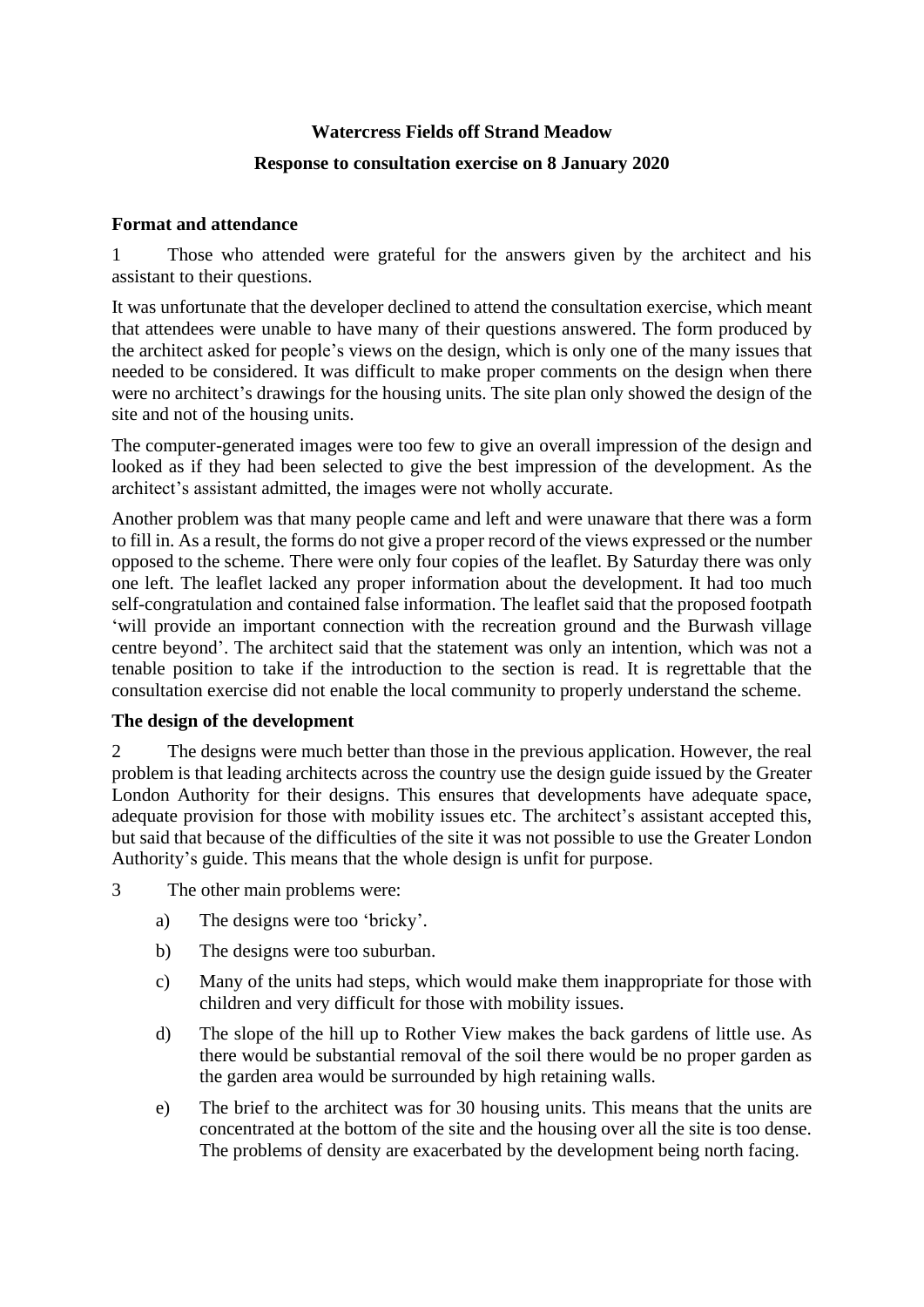- f) The Inspector who determined the recent appeal for Watercress Field had concerns about the impact on the AONB of the increase in the number of housing units from 17 to 30, see para 23 of his Appeal Decision. The same problem applies to this proposal.
- g) There are only 65 parking places for 30 housing units, which is insufficient for the units when the majority of units would have two cars, with visitors and delivery vans calling. The ratio of two places for each housing unit was decided many years ago and does not reflect modern car usage.
- h) The site road is narrow and the architect's assistant said he didn't know whether a bin lorry could pass a car.
- i) Thirty units would, if built, create considerable traffic both pedestrian and vehicular. There is no footpath by the side of the road if the computer-generated images are correct. This means the access road is not safe.
- h) The architect has tried to mitigate the effect on Rother View by planting a lot of trees. If the new units were built, these trees would cast serious shadows over them.

#### **The AONB**

- 4) The proposal does not satisfy the provisions for building houses in the AONB. The reduction in the height of the units is wholly insufficient to reduce the impact on the AONB to acceptable levels.
- 5) In their submission to Rother District Council dated 9 August 2018, the High Weald AONB unit said the following about the previous application:
	- a) The development has potential ecological impacts on the site and adjacent ancient woodland which are not addressed in the application material contrary to Objectives G1, W2 and FH3 of the Management Plan.
	- b) **Geology, landform, water systems and climate**: The topography of this site is very challenging for built development. It is a steep sided valley with a spring / springs issuing from near the southern boundary, cutting down through the site to the northwestern boundary where it flows north-east into Shrub Wood, an ancient woodland and then into the River Rother.
	- c) **Settlement**: Burwash is a medieval village with most of the historic development along the ridgetop route, now the A265.
	- d) **Routeways**: Historic public rights of way cross land to the north and west of the site, connecting into the wider countryside and back into the centre of Burwash. Shrub Lane is also a historic route.
	- e) **Woodland**: As mentioned above, the main area of ancient woodland is Shrub Wood to the north-east, but there are also smaller areas of woodland and shaws within the fields to the north and west.
	- f) **Field and Heath**: the application site comprises three Medieval (AD 1066 AD 1499) assart fields with historic field boundaries.
	- g) The High Weald AONB Unit objects to the proposed development on the following grounds: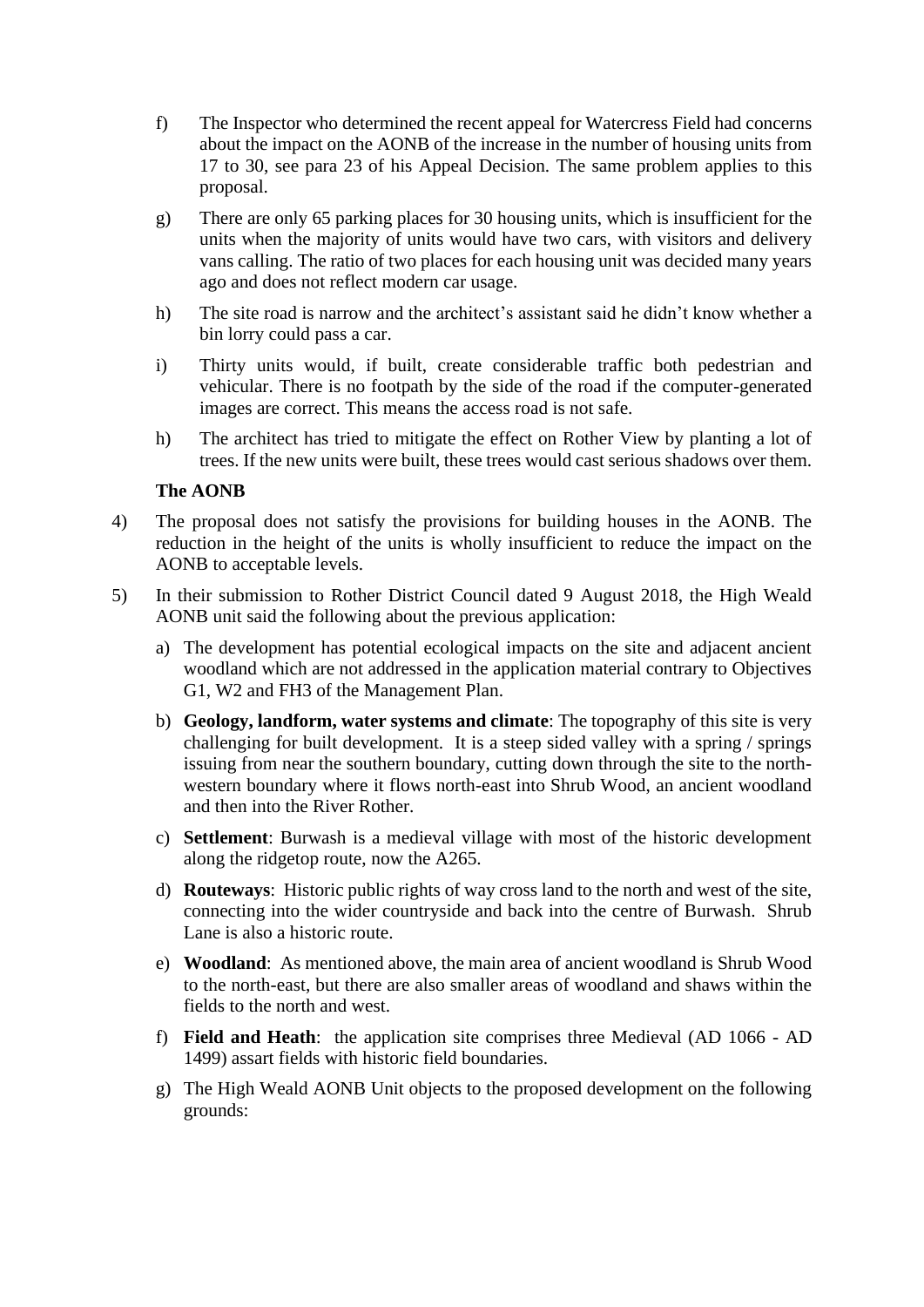- The proposal does not address the declining affordability of housing in the High Weald, providing only market housing which is unaffordable for most existing residents;
- [An objection to the then design]
- The development has potential ecological impacts on the site and adjacent ancient woodland which are not addressed in the application material contrary to Objectives G1, W2 and FH3 of the Management Plan.
- 6) The new proposal has a significantly worse impact on the AONB than the previous application because the new proposal requires such significant soil removal to cut the housing units into the hill side.
- 7) It is ironic that the author of the form seeks to rely on the High Weald Plan with his or her totally unconvincing attempts to seek to say the objectives of the plan had been met when they clearly have not been met. The reality it appears none of the High Weald units concerns have been addressed except the designs are improved, but to an exceptable standard.

#### **Access**

- 8) The proposed development claims to 'provide an important connection between Strand Meadow and the recreation ground and sports facilities and Burwash village centre beyond (sic)'. This is a false statement and it is only an aspiration. The proposed footpath only goes to the boundary fence and would cause significant trespass and Health and Safety issues as the grounds are used for cricket and football.
- 9) The lack of a link means that the development is cut off from the village hub and is not a sustainable project.

# **Affordable homes**

10) Houses of the type and likely cost of those proposed are not currently selling in Burwash and its surroundings. The real housing need is for houses which the young and the elderly can afford. The greatest need is for social housing and to a lesser extent affordable housing. The scheme currently proposed contains no social housing and no affordable housing. It is believed that when outline planning permission for this multi-million pound scheme was applied for, the viability problems must have been identified and that Park Lane Homes obtained the permission for the houses intending to make a later application for the affordable homes to be reduced or removed entirely. That is what happened. It is to be regretted that the development has no housing to meet local housing needs.

# **Ecology**

11) Until Park Lane Homes permits an independent ecologist to examine the site, no proper evaluation of the ecological situation can be made. The ecologist for the previous application made significant errors. If an application is submitted in the spring of 2020 it will be premature, as there has been no proper ecological assessment made.

# **Traffic**

12) There was no reference to the problems the extra traffic would create in Strand Meadow and Shrub Lane. The difficulties were well document in the responses to the previous application. This remains a serious problem for this application.

# **The alternative**